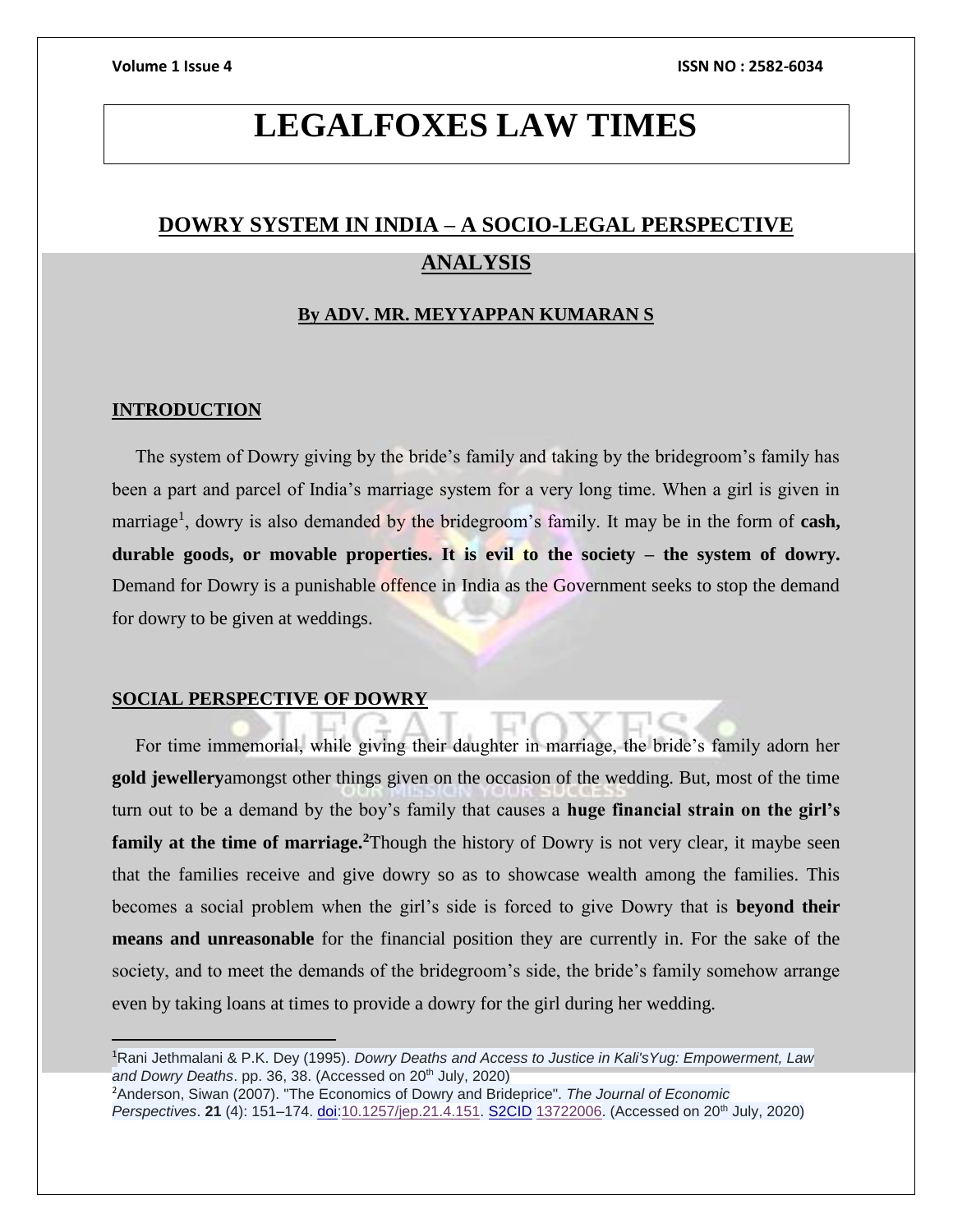While India has been making progress for [women's rights,](https://en.wikipedia.org/wiki/Women%27s_rights) women continue to be in a subordinate status in their family.<sup>3</sup> Thus, while on one hand, we advocate for gender equality and women's rights in marriage and employment, amongst other things, still somewhere down the line, the system of Dowry is still deep-rooted in our country. Whilst, it may be brushed aside if it is voluntarily given, any force or demand for dowry is a ground to constitute a legal offence.

### **LEGAL PERSPECTIVES OF DOWRY**

| In | India,          | predominantly the Act that deals with Dowry Prohibition                         |  |  |  |      |  |  |  |  | are:  |
|----|-----------------|---------------------------------------------------------------------------------|--|--|--|------|--|--|--|--|-------|
|    | a)Dowry         | <b>Prohibition</b>                                                              |  |  |  | Act, |  |  |  |  | 1961, |
|    |                 | b) Criminal statutes – Indian Penal Code, Code of Criminal Procedure and Indian |  |  |  |      |  |  |  |  |       |
|    | <b>Evidence</b> |                                                                                 |  |  |  |      |  |  |  |  | Act   |

**c) Protection of Women from Domestic Violence (DV) Act, 2005**

These legal recourses are available to the bride's family if they are pressurized to give dowry at the time of marriage of their daughter.

 If demand for dowry is not made and it is given voluntarily, then it does not come within the purview of the legal acts. $4$ 

## **DOWRY PROHIBITION ACT,1961**

**According to the Dowry Prohibition Act, 1961, it is defined as:** 

Dowry means any property or valuable security given or agreed to be given either directly or indirectly during the marriage but does not include Dower or Mahr in the case of Muslims.

**Punishment under this Act** - The punishment could be imprisonment term for a minimum

<sup>3</sup>SRINIVASAN, SHARADA; ARJUN S. BEDI (2007). "Domestic Violence and Dowry: Evidence from a South [Indian Village".](http://repub.eur.nl/pub/19188) *World Development*. **35** (5): 857–880. [doi:](https://en.wikipedia.org/wiki/Doi_(identifier))[10.1016/j.worlddev.2006.08.005.](https://doi.org/10.1016%2Fj.worlddev.2006.08.005) [hdl](https://en.wikipedia.org/wiki/Hdl_(identifier))[:1765/19188.](https://hdl.handle.net/1765%2F19188) (Accessed on  $20<sup>th</sup>$  July,  $2020$ )

<sup>4</sup>Section 3(2), Dowry Prohibition Act 1961 (Accessed on 20<sup>th</sup> July, 2020)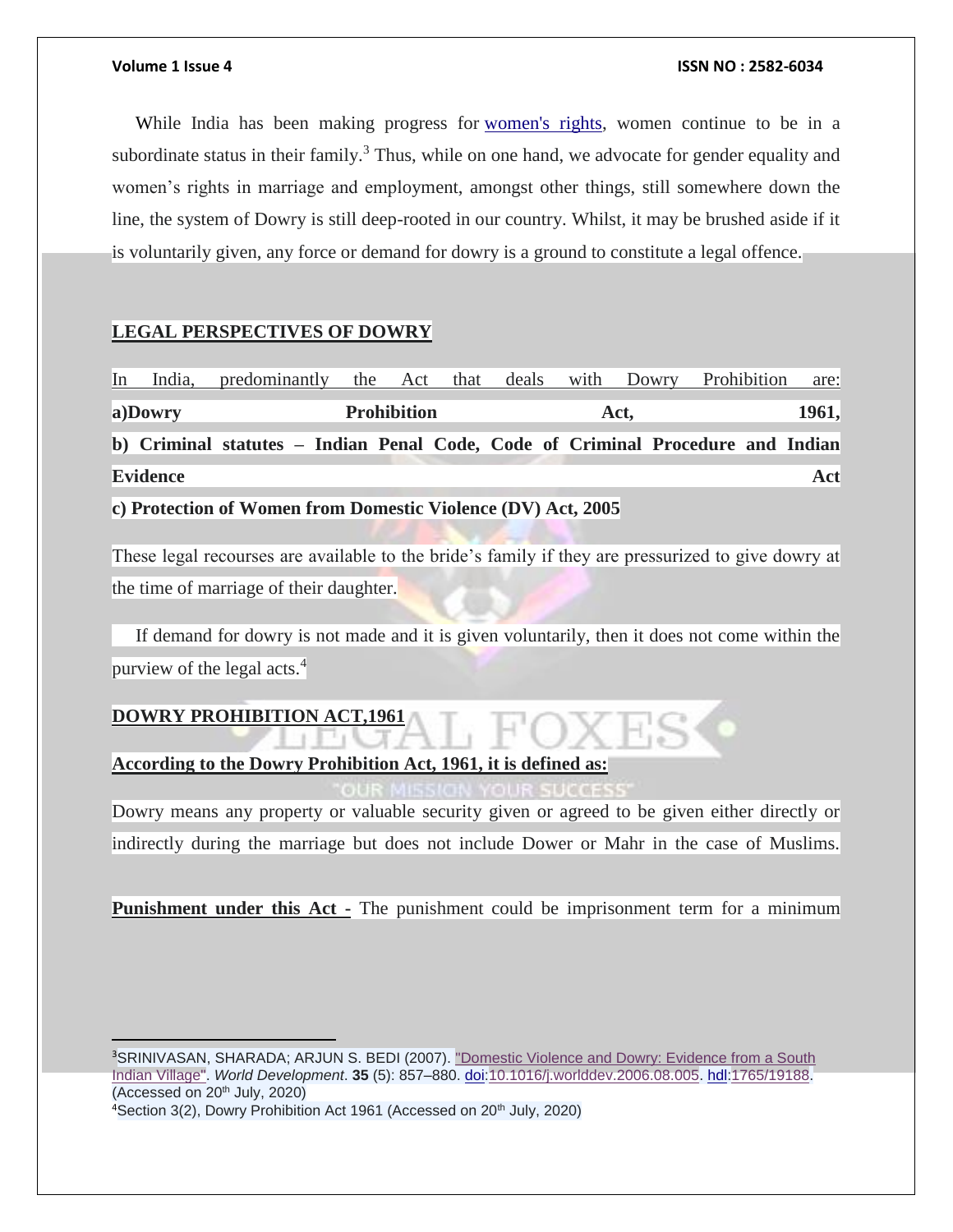period of 5 years and a fine more than ₹15,000 or the value of the dowry received, whichever is higher.<sup>5</sup>

The Dowry Prohibition Act will come into force only when a demand has been made by the bridegroom's family. It is to note that in many parts of India, the crime of Dowry goes **unreported<sup>6</sup>** or is seldom reported by the girl's side due to societal issues and the life of the girl is also at stake in the boy's side.

### **INDIAN PENAL CODE, 1860**

**Section 302 of the IPC, 1860 recognises 'dowry death'** – as a probable angle to prove if the death of the bride takes place within 7 years from the date of her marriage and if proved the husband and his family members would be subjected to a maximum punishment of imprisonment of 7 years to life.  $\frac{7}{1}$ 

**Section 498-A of the IPC, 1860** empowered the immediate arrest of the bridegroom's family who demanded dowry. But since it was widely abused, in **2014, the Supreme Court made guidelines** that a person (bridegroom or his family members) cannot be arrested without the approval of a magistrate. <sup>8</sup>

#### **INDIAN EVIDENCE ACT, 1872**

 $\overline{a}$ 

**Section 113B** of the Evidence Act, 1872 states a presumption of death were before the death of the woman, if she was subjected to any cruelty on the grounds of Dowry.

### **PROTECTION OF WOMEN FROM DOMESTIC VIOLENCE (DV) ACT, 2005**

<sup>5</sup>Section 3(1), Dowry Prohibition Act 1961 (Accessed on 20<sup>th</sup> July, 2020) <sup>6</sup>Spatz, Melissa (1991). "A "Lesser" Crime: A Comparative Study of Legal Defenses for Men Who Kill Their Wives". *Colum. J. L. & Soc. Probs*. **24**: 597, 612. (Accessed on 20th July, 2020)

7*Suman. Nalwa and Hari Dev. Kohli (2011). Law Relating to Dowry, Dowry Death, Cruelty to Women & Domestic Violence. New Delhi: Universal Law Pub. Co. p. 211. (Accessed on 20th July, 2020)* <sup>8</sup>[No arrests under anti-dowry law without magistrate's nod: SC".](http://timesofindia.indiatimes.com/india/No-arrests-under-anti-dowry-law-without-magistrates-nod-SC/articleshow/37661519.cms) *The Times of India*. [Archived](https://web.archive.org/web/20140707181737/http:/timesofindia.indiatimes.com/india/No-arrests-under-anti-dowry-law-without-magistrates-nod-SC/articleshow/37661519.cms) from the original on 7 July 2014. (Accessed on 20<sup>th</sup> July, 2020).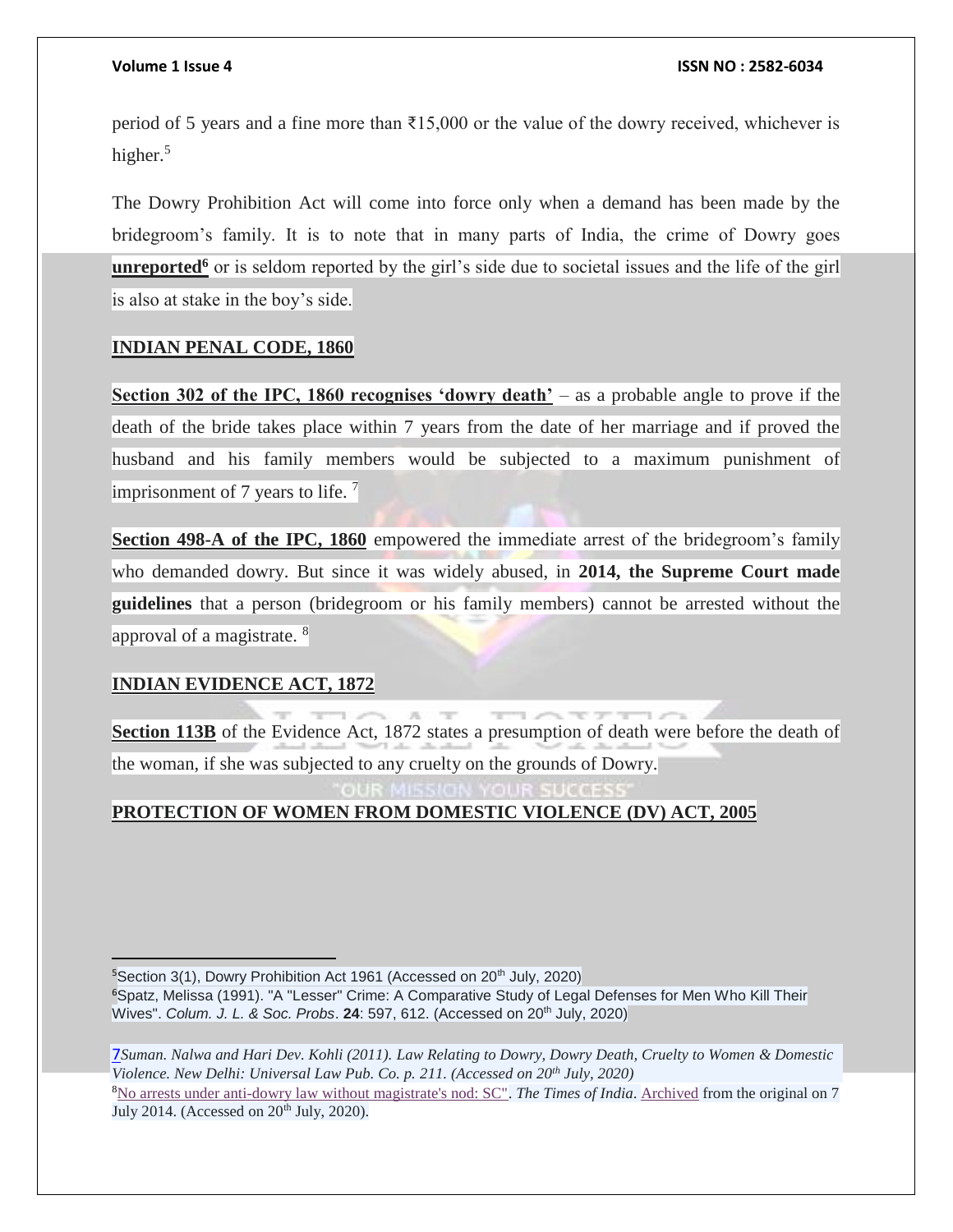j

**Section 3** of the Domestic Violence (DV) Act, 2005 specifically incorporates all forms of harassment, injury, and harms inflicted to coerce a woman to meet any unlawful demand of dowry.<sup>9</sup>

### **DOWRY SYSTEM – A DEEP ROOTED EVIL IN THE INDIAN SOCIETY**

 Dowry System as discussed above is deeply rooted in Indian society when it comes to marriages that make it almost difficult to conduct a marriage without the concept of Dowry giving or taking in it. It must be avoided and not pressurized on the girl's side of the family as it may add to the burden of the financial costs incurred to conduct the marriages of their daughters. This is a social perspective. But, when it is demanded and the girls' family complains then it becomes a legal issue and the boy's side would be held liable for the torture for dowry.

There have been many instances in India wherein the bridegroom's family asks for big gifts as dowry in the ceremony of the wedding which may be beyond the reach of the girl's side family. The abuse thereafter continues in the household even after marriage and this is when the girl decides to complain and it becomes an issue.

#### **ENFORCEMENT OF ANTI- DOWRY LAWS**

These laws as mentioned above aim at preventing the concept of Dowry and punish the offence. But, still, many husbands get away without punishment due to the want of sufficient evidence, or witnesses since these crimes happen within the four walls of the house. It becomes increasingly difficult for the girl to prove these offences. Also, it takes a long time before finality is reached in such cases.

One should also take into consideration that the girl has to live in the house of her husband and after making such a complaint about dowry harassment against him, it would give him more room to torture his wife, and hence she may not see any remedy coming immediately. Due to these reasons, I presume, the woman refrains from making any complaint or taking any legal action against the husband in cases of Dowry Harassment.

<sup>9</sup>Suman. Nalwa and Hari Dev. Kohli (2011). *Law Relating to Dowry, Dowry Death, Cruelty to Women & Domestic Violence*. New Delhi: Universal Law Pub. Co. pp. 362–364. (Accessed on 20th July, 2020)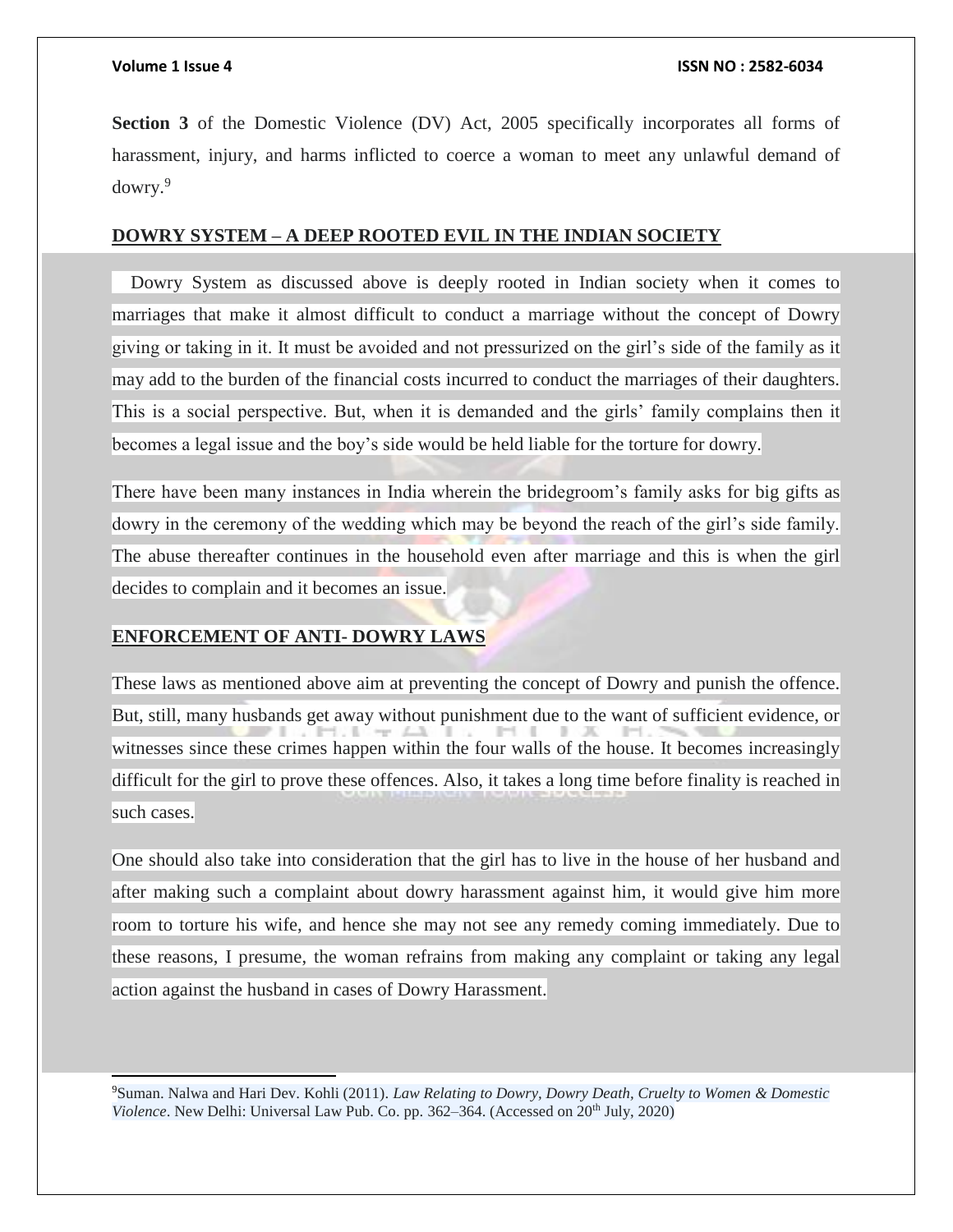Only when it is severe, and death is reported within 7 years of the marriage, as per law, do the police and investigating agencies, look into the concept of Dowry as a probable cause for Death.

It is also important to note that many women are even misusing these anti-dowry laws to take revenge against their husbands which should be avoided as it defeats the very purpose of enactment of these legislations.

According to the [National Crime Records Bureau](http://ncrb.gov.in/) statistics, in 2012, nearly 2 lakh people including 47,951 women, were arrested in regard to dowry offences. However, only 15% of the accused were convicted.<sup>10</sup>

In July 2014, in the case of *Arnesh Kumar v. State of Bihar & Anr,*[\]1](https://en.wikipedia.org/wiki/Dowry_system_in_India#cite_note-87)1a two-judge bench of the [Supreme Court](https://en.wikipedia.org/wiki/Supreme_Court_of_India) reviewed the enforcement of section  $41(1)(A)$  of CrPC which instructs to following certain procedure before arrest, and went on to observe that the 498A had become a powerful weapon in the hands of frustrated wives where innocent people were arrested without any evidence due to the non-bailable and <u>[cognizable](https://en.wikipedia.org/wiki/Cognisable_offence)</u> nature of the law.<sup>12</sup>

#### **CONCLUSION / MY SUGGESTIONS**

 $\overline{a}$ 

 Thus, I would like to conclude by saying that Dowry giving and taking should be banned legally and families should understand that as in Hindu Law, Marriage is a Sacrament and the two souls who come together to start a new beginning and a new family should be celebrated and not tortured for Dowry as it even can be termed an economic offence as it takes a real hit and toll on those bride's families who can't provide as per the whims and fancies of the bridegroom. This torture may even occur post-marriage till dowry is met or even on a recurring basis by the boy's side and this should be avoided.

The Cordial understanding between the parties to the marriage can set aside these differences and they can live happily ever after marriage. Dowry should not be imposed upon and it maybe given

<sup>&</sup>lt;sup>10"</sup>Women Misusing India's Anti-Dowry Law, says Supreme Court". 3 July 2014. [Archived](https://web.archive.org/web/20150109124113/http:/blogs.wsj.com/indiarealtime/2014/07/03/women-misusing-indias-anti-dowry-law-says-supreme-court/) from the original on 9 January 2015.

<sup>11</sup> *["Arnesh Kumar Judgment".](http://www.shoneekapoor.com/arnesh-kumar-vs-state-of-bihar-and-anr/) 13 April 2016. [Archived](https://web.archive.org/web/20160513070744/http:/www.shoneekapoor.com/arnesh-kumar-vs-state-of-bihar-and-anr/) from the original on 13 May 2016. (Accessed on 20th July, 2020)*

<sup>12</sup> *["Women Misusing India's Anti-Dowry Law, says Supreme Court".](https://blogs.wsj.com/indiarealtime/2014/07/03/women-misusing-indias-anti-dowry-law-says-supreme-court/) 3 July 2014. [Archived](https://web.archive.org/web/20150109124113/http:/blogs.wsj.com/indiarealtime/2014/07/03/women-misusing-indias-anti-dowry-law-says-supreme-court/) from the original on 9 January 2015. (Accessed on 20th July, 2020)*